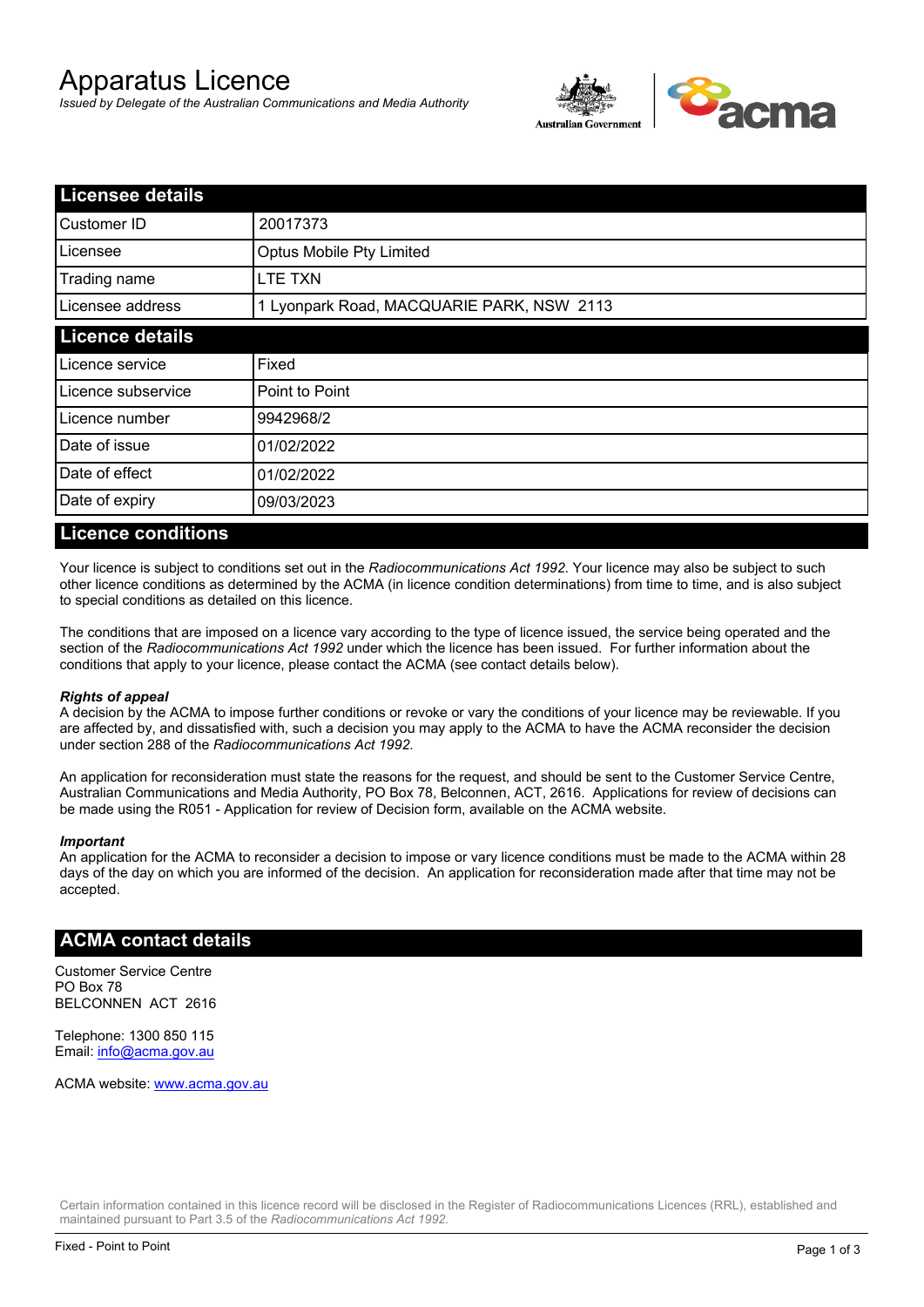# **Advisory Notes applying to licence no.: 9942968/2**

Conditions applicable to the operation of Point to Point station(s) authorised under this licence can be found in the Radiocommunications Licence Conditions (Apparatus Licence) Determination and the Radiocommunications Licence Conditions (Fixed Licence) Determination, the 'fixed licence lcd'. Copies of these determinations are available from the ACMA and from the ACMA home page (www.acma.gov.au).